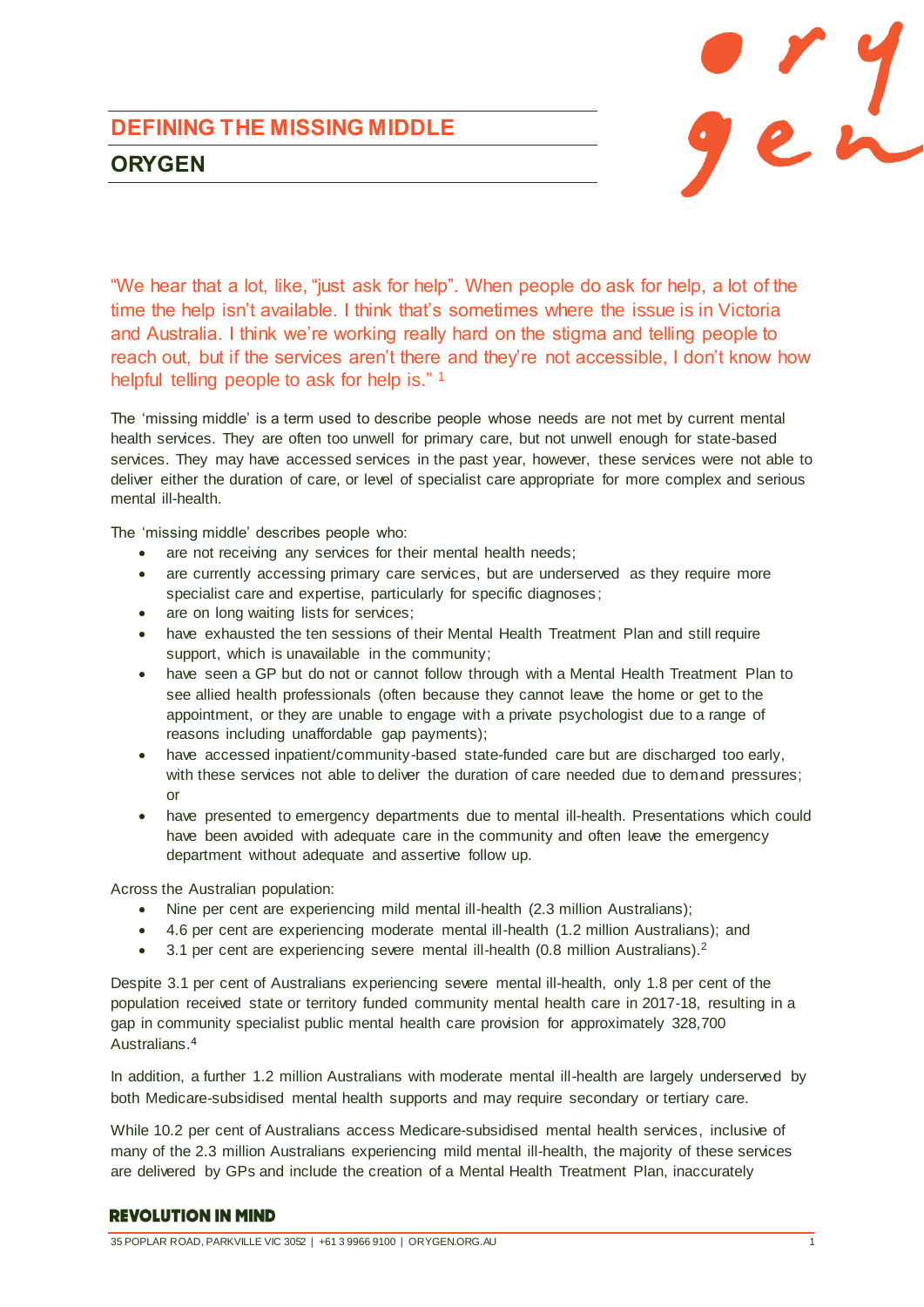reflecting access and the provision of the necessary level of psychological care and treatment within the mental health system.<sup>3</sup>



# YOUNG PEOPLE (12-25 YEAR OLDS) IN THE MISSING MIDDLE

Further illustrations of the missing middle specifically in the population of Australian young people are described below.

#### TURNED AWAY AFTER RATIONED CARE

There are significant numbers of young people who are still experiencing mental ill-health after all their subsidised care sessions through *Better Access* have been utilised, highlighting long-standing discrimination and discrepancies in supporting young people with mental ill-health versus young people requiring other forms of treatment, such as treatment for cancer. A recent survey from headspace found that 14 per cent of young people stopped attending headspace because they had used their rationed Mental Health Treatment Plan services and weren't able to return.<sup>8</sup>

#### WAITING LISTS

In late 2018, a survey of headspace centres found that 90 per cent of centres listed wait times as a significant concern, with average wait times of 10.5 days for an intake session, 25.5 days for a first therapy session and 12.2 days for a second therapy session.<sup>1</sup>

#### SERVICES NOT DESIGNED TO MEET COMPLEXITY AND SEVERITY

headspace was designed to provide services to young people with experiences of mild-to-moderate mental ill-health, yet centres across the country are reporting an increasing proportion of high-risk and complex presentations.<sup>1</sup> In 2017-18, among first presentations to headspace centres, 47.2 per cent (n=45,744) had high or very high psychological distress on the Kessler 10, indicating they were likely to have a severe mental disorder.<sup>1</sup> Forty per cent of existing headspace clients do not improve in clinical symptoms with this rationed primary care offering and as such should also be considered a group in the missing middle.

#### TERTIARY SERVICES

For young people with severe and complex experiences of mental ill-health, access to the mental health system is through the emergency department and tertiary mental health services, where they may still struggle to meet eligibility thresholds for ongoing care or be supported for a suitable length of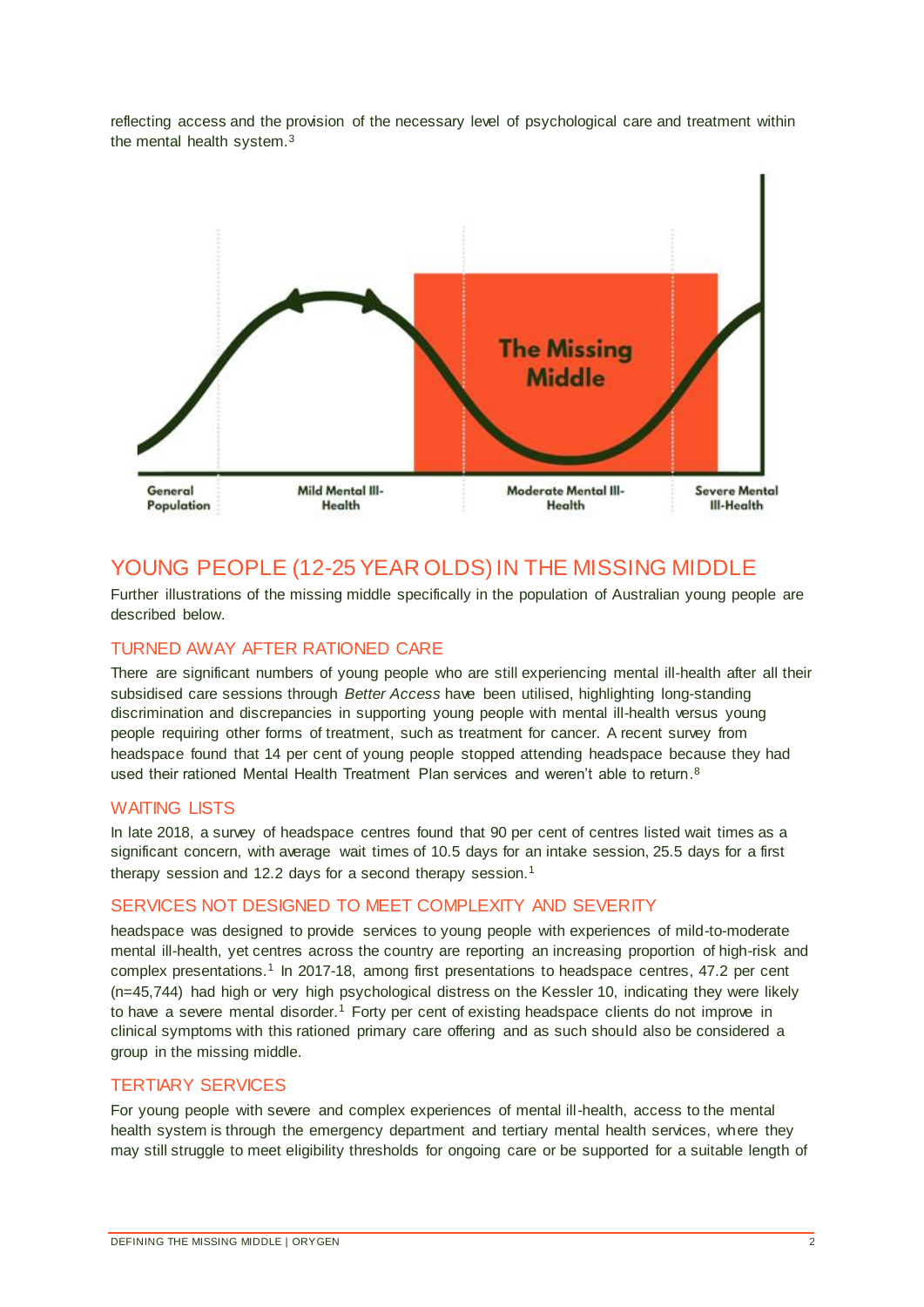time. In north-west Melbourne, Orygen can only provide support for 1,000 young people with the most acute needs, while not being able to accept 3,000 others who present to the services' triage.<sup>10</sup>

## ADDRESSING THE MISSING MIDDLE ACROSS THE AGE SPAN

Economic evidence and international consensus positions early intervention and community mental health care as the greatest model of care to reduce distress and economic burden in mental health, largely due to a reduction in hospital service use.  $11, 12$ 

However, there is a serious question as to whether the mental health system perversely increases the severity of mental ill-health, or whether the mental health system requires people to experience much more severe symptoms of mental ill-health before they can gain access to the next level of care after primary mental health – which, in the absence of a secondary mental health service offering, remains state/territory acute services and the hospital system.

New vertically and horizontally integrated services are needed to work in the divide between primary and tertiary services. Teams of clinicians must be trained to support people with complex and severe mental ill-health upstream in the community, ensuring that current mental health services in the community can provide high quality effective care to not those experiencing mild mental ill-health, but also those with more moderate-to-severe/complex presentations, reducing demand and wait lists/times across primary and tertiary mental health services and emergency departments.

For young people, there already exists a national platform of primary mental health care through headspace that can be: a) built on to connect young people to more specialised and intensive services should they require this; and b) better integrated with state funded services to provide more seamless pathways of care. This requires detailed planning and system design on how to meet the needs of the missing middle both within the existing infrastructure and through additional service enhancements and new funding models.

In the adult population, where this national infrastructure does not currently exist, the newly announced adult community mental health hubs are an opportunity to design a system that addresses the unmet needs of adults with moderate and severe mental ill-health, building on the primary mental health services currently provided through GPs and services for those experiencing mild mental illhealth.

To address the missing middle, these hubs will need to provide a central source of community-based mental health services augmented through formalised partnerships with other key health, community and social services and local/regional service agreements to reduce gaps and avoid duplication with state-based services. Service delivery must comprise a suite of interventions, including but not limited to: care coordination, case management, medical and psychiatric treatments, drug and alcohol treatment, psychosocial interventions, assertive outreach and peer and family supports.

### **REFERENCES**

1. Orygen, The National Centre of Excellence in Youth Mental Health and headspace, National Youth Mental Health Foundation. Submission to the Productivity Commission's Inquiry into Mental Health. 2019.

2. Commonw ealth of Australia. The fifth national mental health and suicide prevention plan. Canberra: Australian Government, 2017.<br>3. AIHW. Ta

3. AIHW. Table MBS.6: Rate (per cent of population) of people receiving Medicare-subsidised mental health-specific services, by provider type, remoteness area, 2007–08 to 2017–18. *Mental health services in Australia: Medicare-subsidised mental health-specific services*. 2019.

4. AIHW. Table CMHC.1: Community mental health care service contacts, patients and treatment days, states and territories, 2017–18. *Mental health services in Australia: State and territory community mental health services*. 2019.

5. Mental Health Victoria. Saving Lives. Saving Money: The case for better investment in Victorian mental health. 2018.<br>6. A IHW. Table MBS 2: People receiving Medicare-subsidised mental health-specific services, by provid 6. AIHW. Table MBS.2: People receiving Medicare-subsidised mental health-specific services, by provider type, patient demographic characteristics, 2017–18. *Mental health services in Australia: Medicare-subsidised mental health-specific services*.  $2019.  
7.$ 

7. AIHW. Table CMHC.8: Community mental health care service patients, by demographic characteristics, states and territories, 2017–18. *Mental health services in Australia: State and territory community mental health services*. 2019.

8. headspace. headspace centre young person follow up study. 2019.<br>9. Mental Health Commission of NSW. Inquiry into the Prevention of Y Mental Health Commission of NSW. Inquiry into the Prevention of Youth Suicide Prevention Australia. 2017.